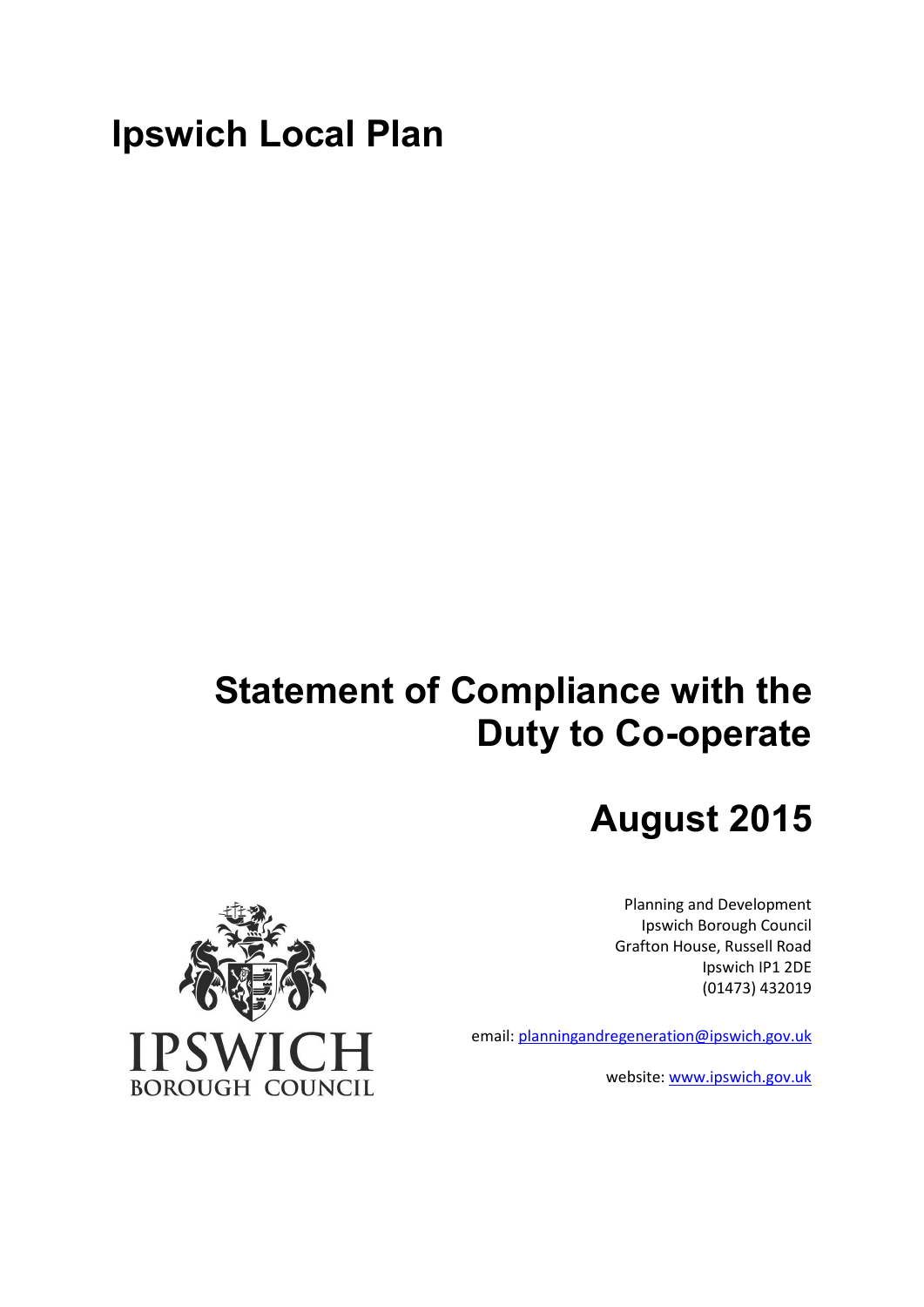# **Contents**

- 1. Introduction
- 2. Ipswich Borough context
- 3. Neighbouring local planning authorities
- 4. Key management / operational arrangements
- 5. Addressing strategic issues
- 6. Undertaking joint studies
- 7. Summary of co-operation in the preparation of the Ipswich Local Plan
- Table  $1 -$  Summary of Duty to Co-operate process
- Table  $2 -$  Site Allocations
- Appendix  $1 -$  Plan showing the Ipswich Policy Area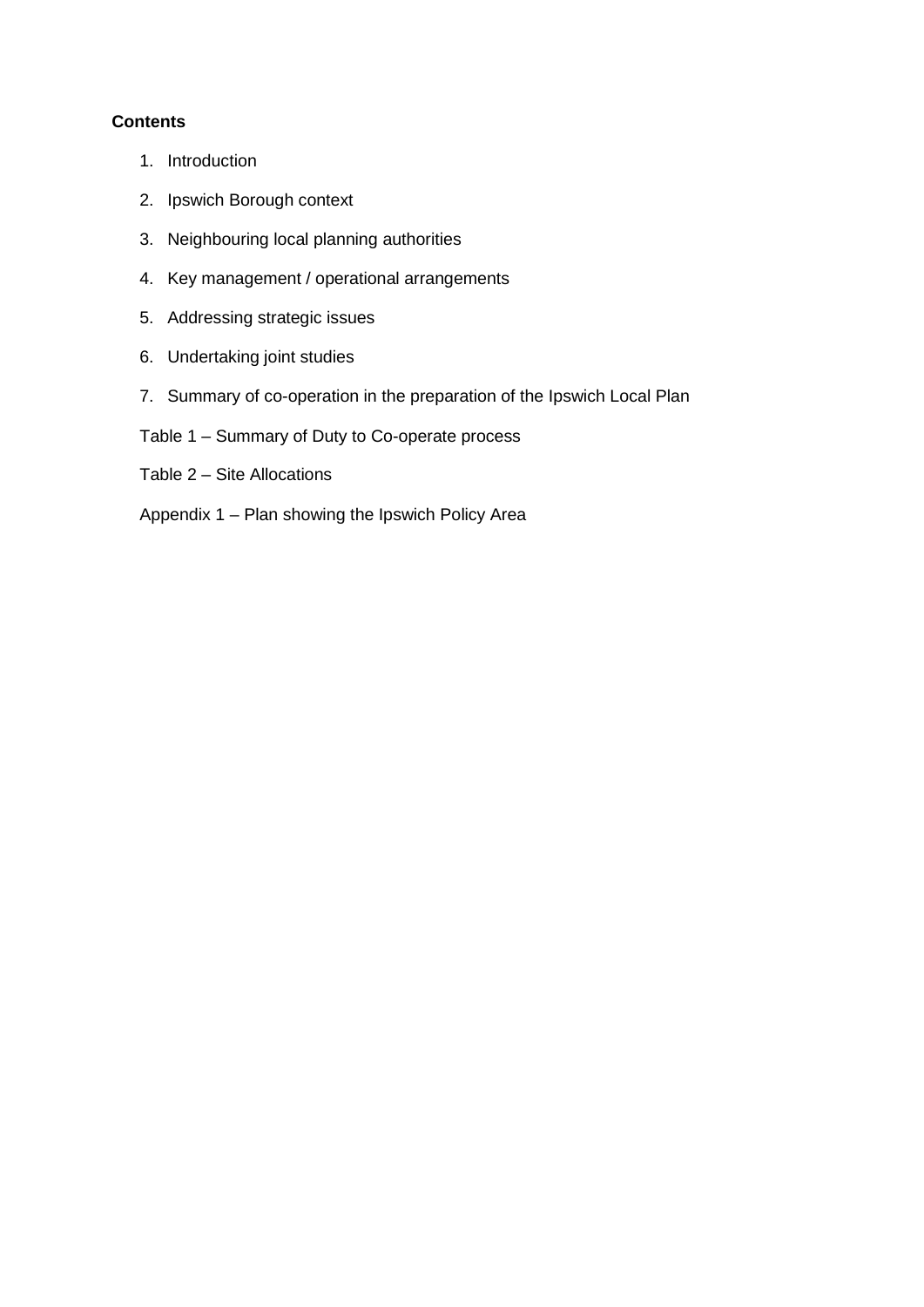# 1. Introduction

This statement relates to the review of the Core Strategy and Policies Development Plan Document and to the production of the Site Allocations (incorporating IP-One Area Action Plan) Development Plan Document. An initial version was produced in November 2014 as part of the Proposed Submission consultation. This version has been revised to reflect up to date circumstances.

The Duty to Co-operate (the duty) was introduced through Section 110 of the Localism Act 2011 in November 2011. The Act inserts a new Section 33A into the Planning and Compulsory Purchase Act 2004. The duty is a legal duty on local planning authorities to cooperate constructively, actively and on an ongoing basis with neighbouring authorities, county councils and other prescribed bodies in planning for strategic cross boundary matters.

The National Planning Policy Framework (NPPF) published in March 2012, provides guidance on planning strategically across local boundaries (paragraphs 178-181). In particular this relates to paragraph 156 of the NPPF, which advises that local planning authorities should set out strategic priorities in the Local Plan. These strategic priorities of relevance for Ipswich and the production of the two DPDs are:

- housing development to meet the objectively assessed housing need: Ipswich sits within a wider housing market area. This is a particular issue for Ipswich due to the Borough boundary being tightly drawn around the town resulting in it not being possible to meet need within the Borough
- provision for Gypsies and Travellers: provision needs to be considered on a wider scale than within the Borough, informed by the results of the Gypsy and Traveller Accommodation Assessment;
- facilitating the jobs needed: Ipswich sits within a wider functional economic area;
- transport infrastructure: the Travel to Work Area extends beyond the boundaries of the Borough;
- addressing flood risk: many of the sites within the IP-One area are dependent upon the delivery of the tidal barrier;
- protection of heritage assets: the central part of Ipswich in particular contains a concentration of heritage assets;
- addressing cumulative impacts on Special Protection Area: the Habitats Regulations Assessment sets out mitigation measures which relate to in combination growth across Ipswich and Suffolk Coastal;
- identification of green rim: due to the boundary of Ipswich being tightly drawn it is necessary to consider green infrastructure provision across an area wider than the Borough;
- site allocations in peripheral parts of the Borough: these need to be considered alongside proposals beyond the boundary.

The NPPF in paragraphs 178-181 advises that local planning authorities should work collaboratively together to meet development requirements that cannot be wholly met within their own areas  $-$  for example a lack of physical capacity, and consider producing joint planning policies on strategic matters. Local authorities should also take account of travel-towork areas and will be expected to demonstrate evidence of having effectively co-operated to plan for issues with cross-boundary impacts when Local Plans are submitted for examination.

The national Planning Practice Guidance (NPPG) introduced in March 2014 provides further guidance on undertaking the duty, which requires a proactive, ongoing and focused approach to strategic planning and partnership working.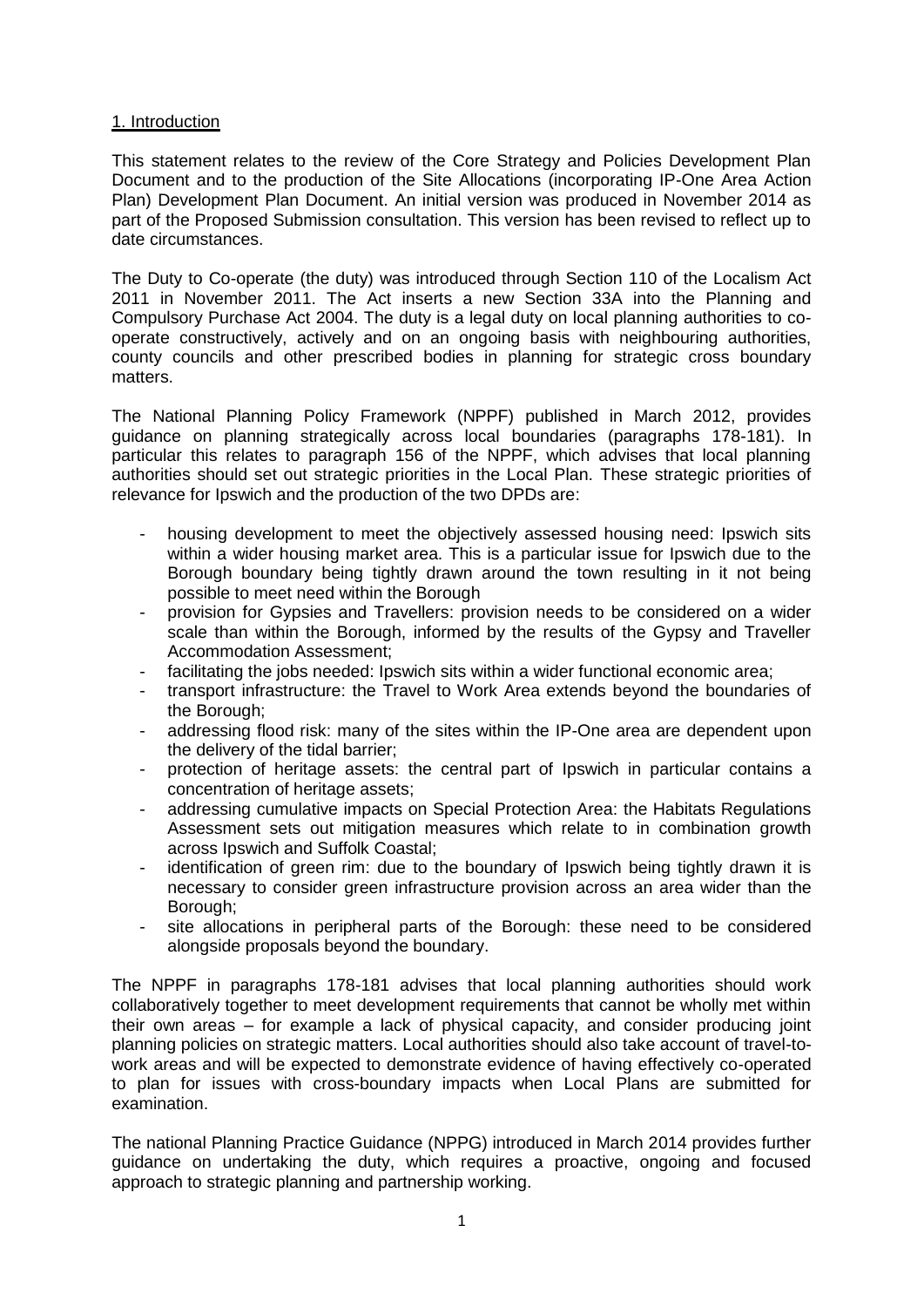The Core Strategy and Policies DPD represents a review of the adopted Core Strategy (2011) which was produced in the context of the East of England Plan. Strategic issues that are being addressed through the review are therefore those which have evolved or emerged since the production of the East of England Plan. Due to the relatively recent revocation of the East of England Plan, new strategic planning mechanisms are still evolving.

# 2. Ipswich Borough context

Ipswich Borough Council is responsible for planning the town of Ipswich which is the county town of Suffolk. The Borough has relatively tight administrative boundaries and adjoins Babergh, Mid Suffolk and Suffolk Coastal District Councils. Areas of the town including Pinewood to the south and Bixley Heath to the east fall within Babergh and Suffolk Coastal districts respectively. An Ipswich Policy Area (IPA) has formal planning status set out in local planning authority development plan documents and has played a leading strategic role in accommodating housing and employment growth within Suffolk.

# 3. Neighbouring local planning authorities

#### Babergh District Council

Babergh borders the southern and south western boundary of Ipswich Borough. The two main towns are Hadleigh and Sudbury connected to Ipswich by the A1071. Significant housing development has occurred at Pinewood on the fringe of Ipswich.

#### Mid Suffolk District Council

Mid Suffolk borders the western and north western boundary of Ipswich Borough. The two main towns are Stowmarket and Needham Market both connected to Ipswich via the A14 and the Ipswich to Cambridge railway line. Significant housing development has occurred in Stowmarket which is adjacent to the railway station connected to Ipswich via main London to Norwich line.

#### Suffolk Coastal District Council

Suffolk Coastal borders the eastern, north eastern and south eastern boundary of Ipswich Borough. There are a number of market towns in the district with Felixstowe and Woodbridge close to Ipswich connected by the A14 and A12 respectively and by railway lines. Significant housing development has occurred along the A1214 towards Martlesham at Kesgrave and towards Felixstowe at Purdis Farm.

#### 4. Key management / operational arrangements

There are a number of cross organisation groups and bodies in operation in Suffolk at a number of different levels. Whilst these may reach agreement around particular issues it should be noted that formal Member decision making processes remain vested in each individual authority.

#### Ipswich Policy Area

The Ipswich Policy Area (IPA) arose following recognition in the 1990s that there were limitations on land available within the Borough boundary, which necessitated an examination of a wider policy area to meet the requirements for housing and employment growth, and related infrastructure needs, centred on Ipswich. Accordingly the IPA was included in subsequent formal planning documents.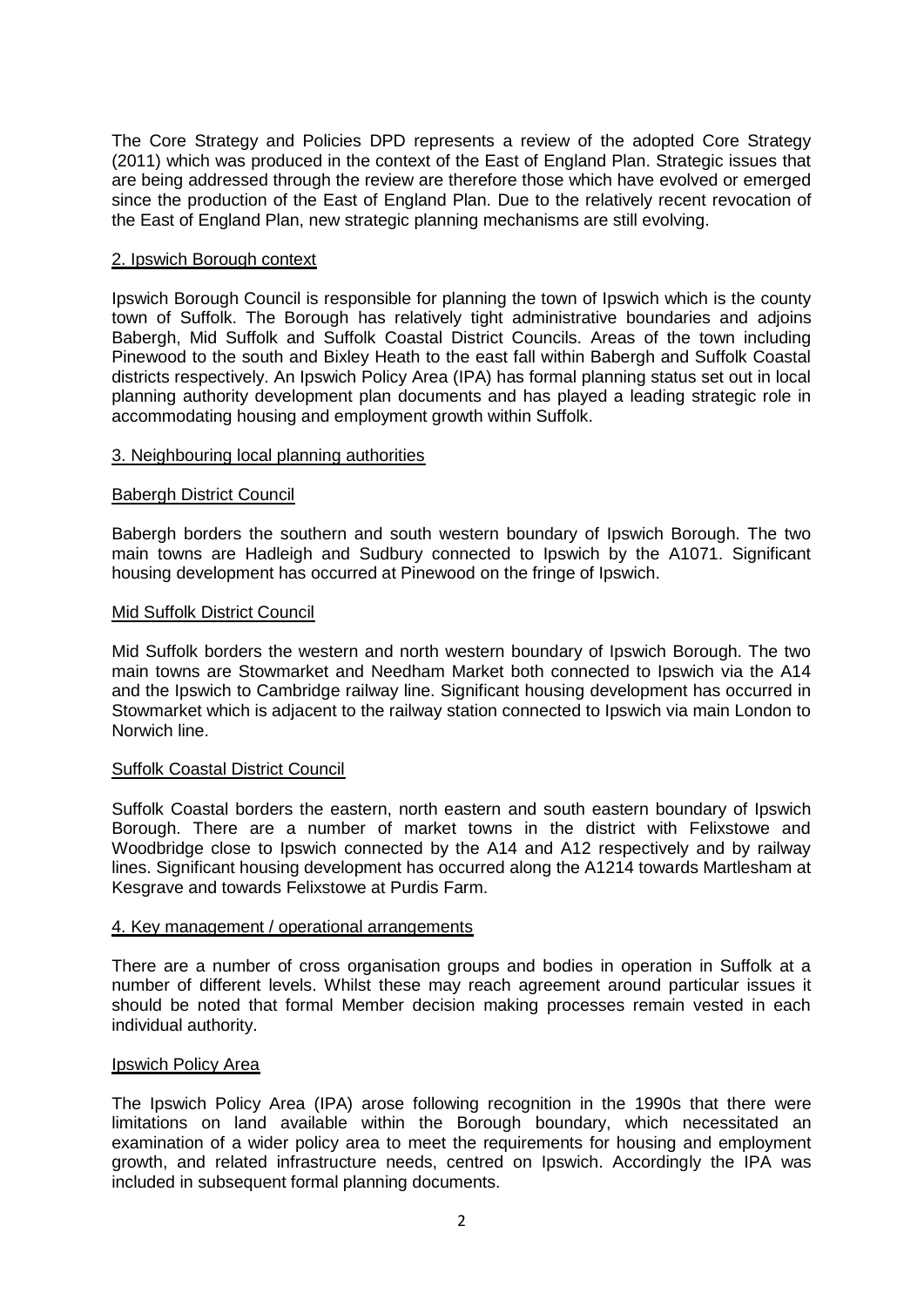The geography of the IPA includes Ipswich and nearby parishes in each of three aforementioned districts, being extended to include Westerfield following adoption of the Suffolk Coastal Core Strategy and Development Management Policies development plan document in July 2013 shown in Appendix 2.

The Ipswich Board Area Board was established in 2007 and meetings have been held regularly since December 2011, following the demise of the East of England Regional Assembly. The Board is made up of one officer and one councillor from each of the three districts, Ipswich Borough Council and Suffolk County Council. A Statement of Intent to joint working on strategic issues through the IPA Board, signed by the Chief Executives of each authority, was agreed in May 2011. The terms of reference of the IPA Board were revised in 2011 and agreed at the meeting held in December 2011. They were revised further in 2013 and were taken through political report structures at each authority between December 2013 and January 2014. They state the purpose of the IPA Board is:

- $\bullet$  To provide a forum in which the five local authorities can work together to develop, promote and deliver their vision for the Ipswich Policy Area as a major economic growth area within the Haven Gateway sub region, County of Suffolk and New Anglia Local Enterprise Partnership.
- $\bullet$  To enable them to co-operate as local planning authorities on the preparation and monitoring of their Local Plans and share relevant evidence and intelligence.
- ' To provide a mechanism to ensure that all partners and stakeholders work together to deliver the housing and employment growth targets for the Ipswich Policy Area and coordinate the delivery of the necessary infrastructure  $-$  including transport, education, skills, power, green infrastructure, flood and coastal defences etc.

Meetings of the IPA Board have been held recently on 21<sup>st</sup> November 2013, 10<sup>th</sup> January 2014,  $\vec{4}^{\text{th}}$  July 2014,  $5^{\text{th}}$  September 2014,  $7^{\text{th}}$  November 2014, 19<sup>th</sup> December 2014,  $5^{\text{th}}$ February 2015, 20<sup>th</sup> March 2015, 5<sup>th</sup> June 2015 and  $7<sup>th</sup>$  August 2015. Action notes from each meeting are available to view at https://www.ipswich.gov.uk/content/ipswich-policy-area.

Officers from each authority have continued to meet to produce papers for the Board to consider including a review of the IPA boundary, land availability in the IPA, functional economic geographies based on the Ipswich travel to work area, and the Ipswich housing market area objectively assessed needs. In addition work is being undertaken by officers on an economic needs assessment for the Borough and the three districts to update previous employment land reviews. These papers are listed below in section 6. The IPA Board endorsed the first version of this duty to co-operate statement at its meeting on  $7<sup>th</sup>$ November 2014 and, following the nomination of new Members to the Board as a result of local elections in May 2015, the Board were verbally updated at their meeting on  $7<sup>th</sup>$  August 2015.

An updated Memorandum of Understanding is currently being produced which will form an agreement to meet the housing needs of the IPA within the IPA, and will set the basis for future work on identifying sites. A revised IPA boundary is to be determined.

#### New Anglia Local Enterprise Partnership

Ipswich Borough falls within the New Anglia Local Enterprise Partnership (NALEP) area, which covers Norfolk and Suffolk and includes 14 district and borough authorities and two county authorities. Ipswich Borough Council contributed to the production of the NALEP Strategic Economic Plan (SEP) which focuses on new jobs, businesses and homes and increased productivity. To achieve this NALEP identify five high impact sectors for the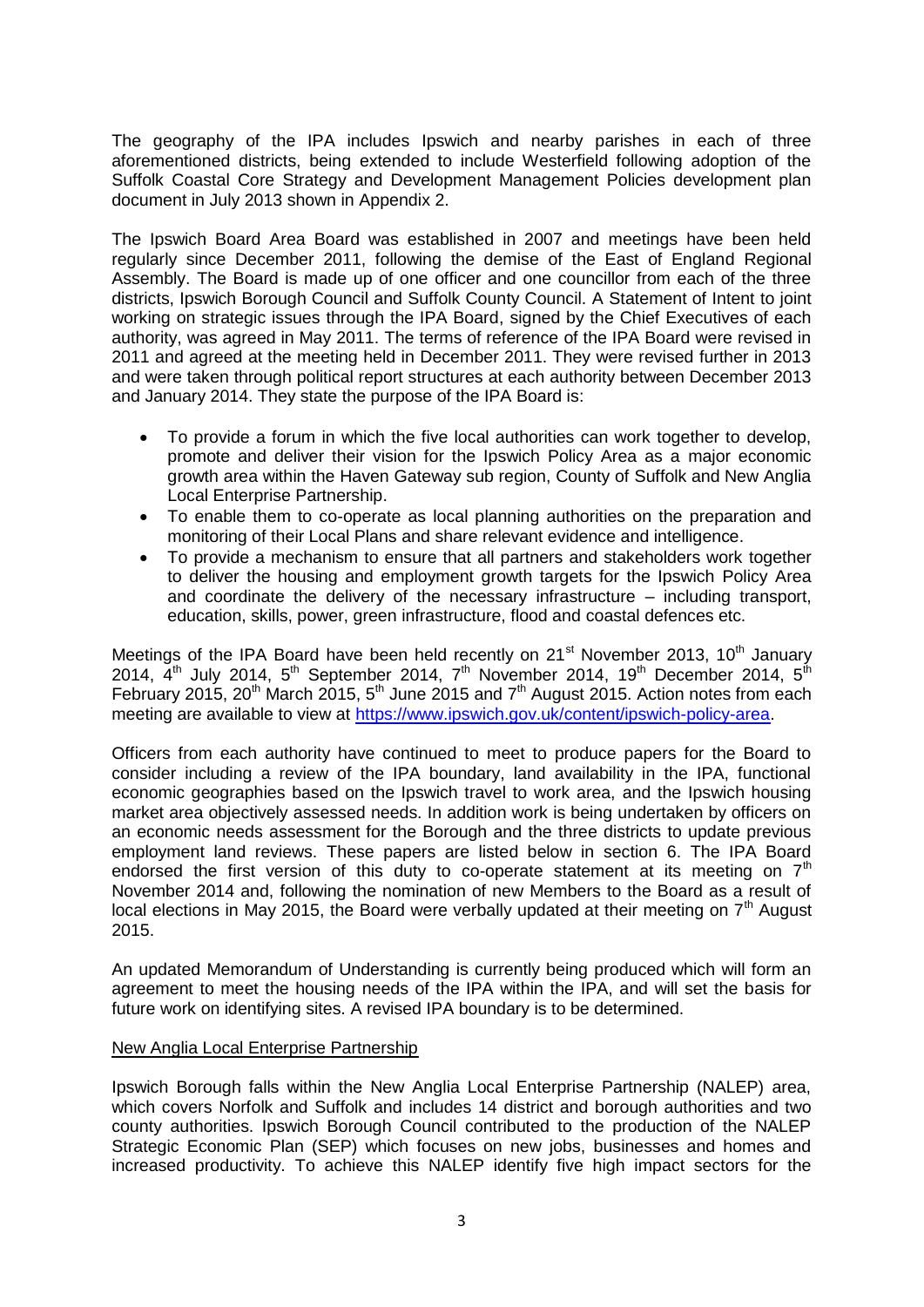NALEP economy together with four underpinning sectors, which are the largest employers in the NALEP economy. These are shown below.

High impact sectors:

- **Advanced Manufacturing and Engineering**
- Agri-tech
- Energy
- ICT/Digital Culture
- ' Life Sciences

Underpinning sectors:

- Agriculture and food and drink
- **•** Financial and insurance services
- Ports and logistics
- Tourism and culture

The sectors which are particularly well represented in Ipswich are: information and communication technology, finance and insurance, port and logistics, tourism and creative and cultural industries.

The Core Strategy review through policy CS13 supports the growth of jobs in these sectors, particularly in Ipswich town centre and in existing employment areas. Additional land is also identified for allocation to support the delivery of the target set in the policy in the region of 12,500 jobs between 2011 and 2031.

Ipswich Borough Council is also working with Babergh, Forest Heath, Mid Suffolk, Suffolk Coastal and Waveney District Councils, St Edmundsbury Borough Council and Suffolk County Council, focusing on growth in Suffolk and which resulted in the publication of the Suffolk Growth Strategy in 2013. This supports the aspirations of NALEP.

In addition the Greater Ipswich City Deal which involves NALEP, Ipswich Borough Council, Suffolk County Council and Babergh, Mid Suffolk and Suffolk Coastal District Councils, will help achieve Greater Ipswich's long term vision for the local economy, shown below:

- ' A highly skilled and flexible workforce that can respond to the changing demands of our leading technology sectors.
- An internationally significant cluster for research and application of ICT and digital technologies and a new strength in agri-tech ICT applications.
- $\bullet$ Recognition as a UK cluster for biotechnology and advanced manufacturing.
- $\bullet$  Significant centre in the financial services industries, taking advantage of proximity to London and with particular expertise in the growing technology sectors.
- ' A strong net contributor to the UK economy with high earning potential and low unemployment.
- An international hub for renewable and offshore energy and the supply chains.

# Suffolk Growth Group

Suffolk Growth Group comprises senior officer representatives of local authorities in Suffolk. It meets regularly and has recently agreed five areas of work for Growth Group 2:

- New deal with University Campus Suffolk
- ' Skills
- Housing performance
- Inward Investment
- Joint Strategic Planning includes transport & infrastructure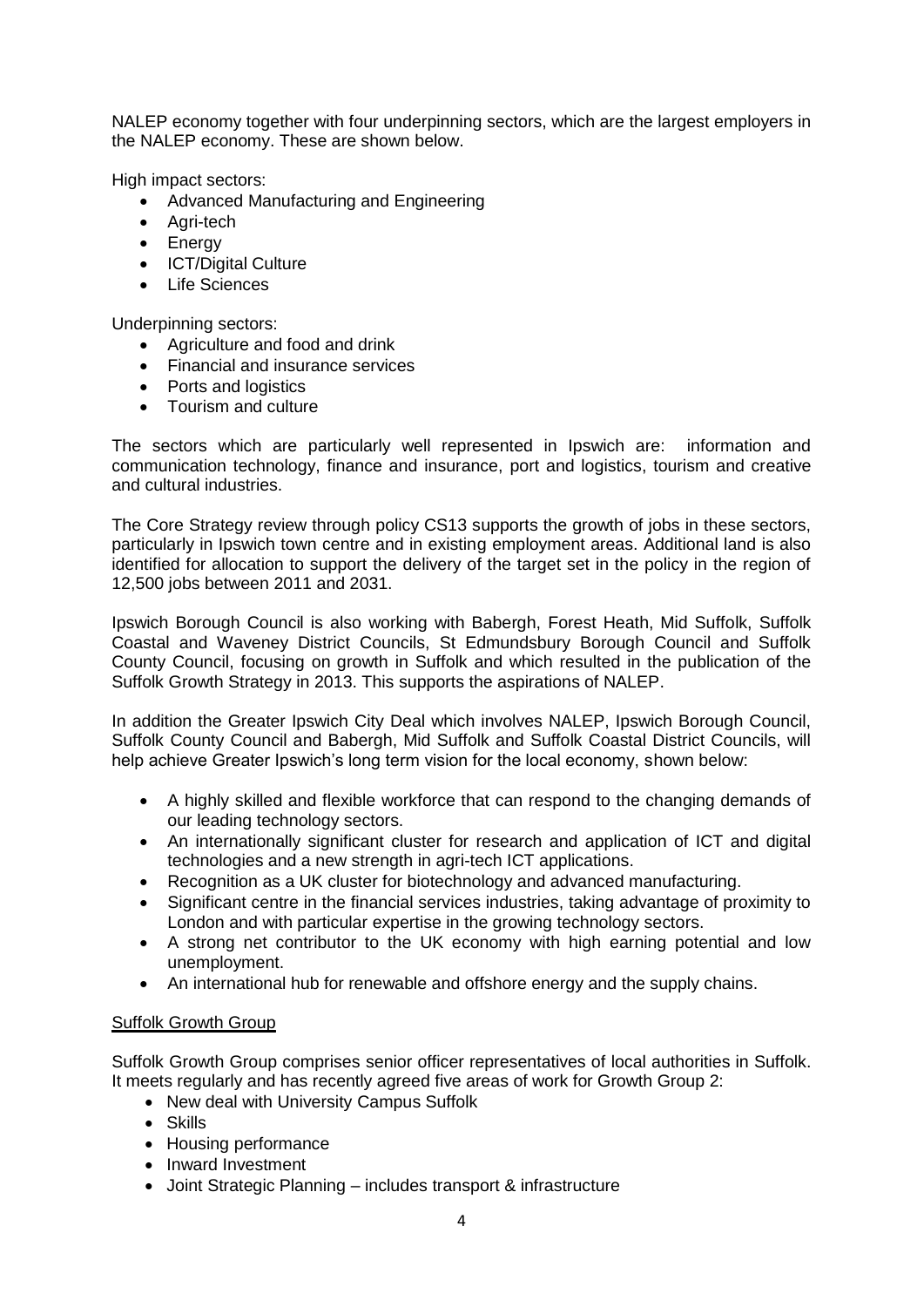# Suffolk Chief Executives Group

Suffolk Chief Executives Group comprises the Chief Executives of all the Suffolk Councils, the Chief Constable and the Executive Leads for other Public Services.

# Suffolk Public Sector Leaders Group

Suffolk Public Sector Leaders Group comprises Leaders and Chief Executives of Suffolk Councils, The Police and Crime Commissioner, Chief Constable and Chairs of the Clinical Commission Groups.

# 5. Addressing strategic issues

An account of how each strategic issue identified above has been addressed through the Duty to Co-operate is set out in Table 1 below. It should be noted that although the issues have been set out as broad themes there are clear overlaps between these, for example the provision of or improvements to transport infrastructure help to support actions around economic growth.

The following bodies are relevant in the context of the duty for Ipswich Borough, however their involvement in addressing the strategic issues identified varies depending on the relevance of the issue:

- $\bullet$ Babergh District Council
- $\bullet$ Mid Suffolk District Council
- 'Suffolk Coastal District Council
- $\bullet$ Suffolk County Council
- $\bullet$ Historic England (formerly English Heritage)
- $\bullet$ Environment Agency
- $\bullet$ Homes and Communities Agency
- 'Marine Management Organisation
- $\bullet$ Natural England
- $\bullet$ New Anglia Local Enterprise Partnership
- $\bullet$ NHS Ipswich and East Suffolk Clinical Commissioning Group
- 'Office of Rail Regulation
- $\bullet$ Wild Anglia Local Nature Partnership

In addition Ipswich Borough Council has also co-operated with Anglian Water in preparation of the Local Plan.

#### Regulation 18 & 19 public consultation

Alongside the ongoing co-operation outlined in Table 1 formal consultation has also formed part of the production of the plans, as detailed in the Consultation Statement. Ipswich Borough Council undertook a public consultation on a draft Core Strategy and Policies development plan document (DPD) focused review and a draft Site Allocations and Policies (incorporating IP-One Area Action Plan) DPD between  $13<sup>th</sup>$  January and  $10<sup>th</sup>$  March 2014. Consultation on the Proposed Submission plans took place between 12th December 2014 and 5<sup>th</sup> March 2015. Representations received from the Duty to Co-operate bodies form part of the ongoing dialogue with these organisations and are detailed in Table 1 where relevant.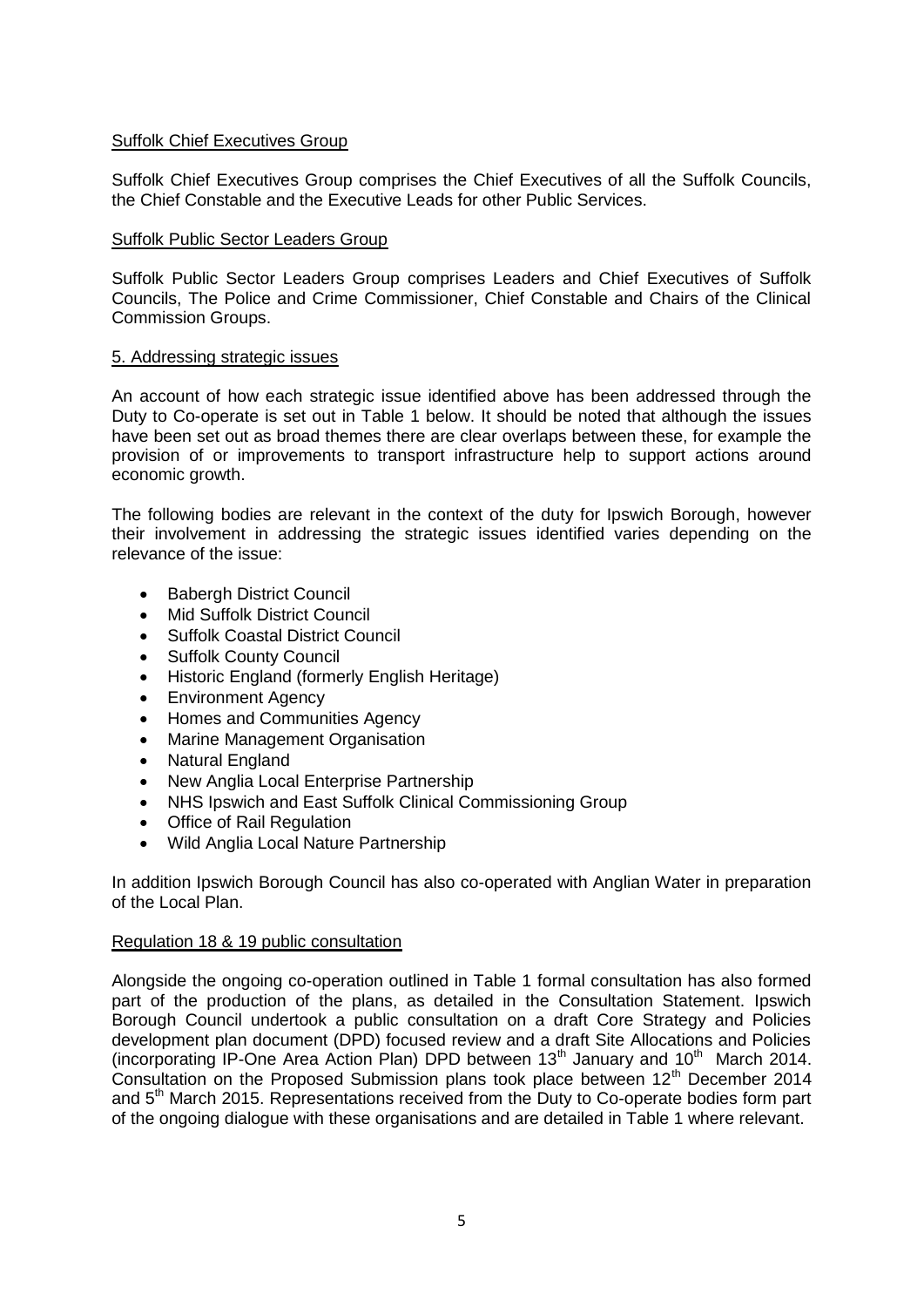# 6. Undertaking joint studies

A number of studies have been jointly commissioned or undertaken, which inform the evidence base for the Ipswich Local Plan documents. These include:

- $\bullet$  Employment Needs Assessment (to be published, being undertaken with Babergh, Mid Suffolk, Suffolk Coastal and Waveney District Councils)
- ' Green Infrastructure Strategy (to be published, being undertaken with Babergh, Mid Suffolk and Suffolk Coastal District Council)
- $\bullet$  Suffolk Housing Survey (to be published, being undertaken with Babergh, Forest Heath, Mid Suffolk, Suffolk Coastal and Waveney District Councils, and St Edmundsbury Borough Council)
- $\bullet$  Gypsy, Traveller and Travelling Showpeople Accommodation Assessment (October 2013) (commissioned by Babergh, Mid Suffolk, Suffolk Coastal and Waveney District Councils and Ipswich Borough Council)
- $\bullet$  Ipswich Housing Market Area Population and Household Projections (September 2013) (commissioned by Ipswich Borough Council and available to Babergh, Mid Suffolk and Suffolk Coastal District Councils)
- $\bullet$  Ipswich Housing Market Area Strategic Housing Market Assessment (August 2012) (commissioned by Babergh, Mid Suffolk and Suffolk Coastal District Councils and used by Ipswich Borough Council)
- $\bullet$  Suffolk Haven Gateway Employment Land Review and Strategic Sites Study (September 2009) (commissioned for Babergh and Suffolk Coastal District Councils and Ipswich Borough Council)

In addition papers have been produced for the IPA Board, which are available to view at https://www.ipswich.gov.uk/content/ipswich-policy-area and are listed below:

- $\bullet$ Boundary review topic paper, 4<sup>th</sup> July 2014
- Land availability topic paper,  $4^{\text{th}}$  July 2014

### 7. Summary of co-operation in the preparation of the Ipswich Local Plan

Ipswich Borough Council has demonstrated a significant level of co-operation with other authorities and public bodies in the preparation of the Core Strategy and Policies DPD review and the Site Allocations and Policies (incorporating IP-One Area Action Plan) DPD. The Council has participated in and continues to participate in joint projects with other authorities on key evidence base documents and through regular meetings of the Ipswich Policy Area Board. The Council continues to work closely with key infrastructure providers to ensure the two development plan documents will deliver the infrastructure required to support development in Ipswich Borough. It must be recognised that working with other bodies on strategic planning issues is an ongoing process and this statement will be updated periodically to reflect further progress.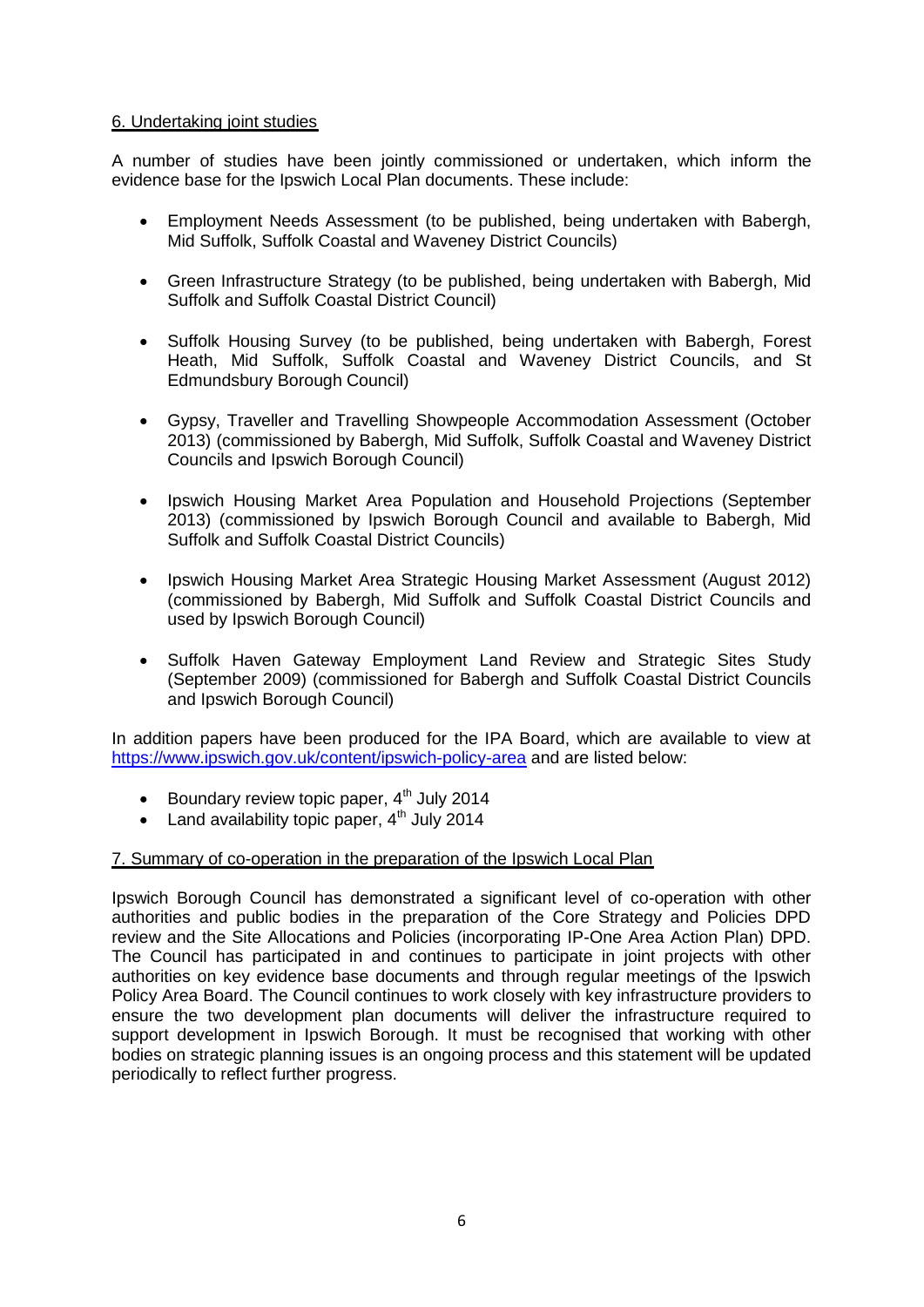| Strategic Issue          | Working Arrangements<br>Management and | Evidence base              | <b>Outcome</b>                   | Ongoing co-operation         |
|--------------------------|----------------------------------------|----------------------------|----------------------------------|------------------------------|
| Housing provision:       | The Ipswich Policy Area                | Strategic Housing Market   | Policy CS7 identifies that the   | An updated Memorandum        |
| Ipswich borough is       | Board have, on an                      | Assessment 2012. Covers    | Council will work with           | of Understanding is          |
| tightly bounded and      | ongoing basis, discussed               | the Ipswich Housing        | neighbouring planning            | currently being produced     |
| there is little scope to | housing need in the                    | Market Area which          | authorities to address           | which will form an           |
| meet housing needs       | Ipswich Housing Market                 | comprises Ipswich          | housing need later in the plan   | agreement to meet the        |
| solely within the        | Area at their meetings.                | Borough and Babergh,       | period.                          | housing needs of the IPA     |
| Borough itself. The      |                                        | Mid-Suffolk and Suffolk    |                                  | within the IPA, and will set |
| Housing Market Area      | The Suffolk Planning                   | Coastal Districts.         | In November 2013 the IPA         | the basis for future work on |
| extends over the four    | Officers Group, which                  |                            | Board agreed to work             | identifying sites.           |
| local authority areas    | provides a forum for officer           | pswich Housing Market      | together on housing and          |                              |
| of Ipswich, Babergh,     | based discussion of                    | Area Population and        | employment needs and             | Local Enterprise             |
| Mid-Suffolk and          | strategic planning issues,             | Household Projections-     | agreed that needs arising        | Partnership now having a     |
| Suffolk Coastal.         | has facilitated officer level          | An Analysis of             | within the IPA would be met      | greater focus on housing     |
|                          | co-operation on this issue.            | Demographic Change         | within the IPA.                  | delivery.                    |
|                          |                                        | 2013. Covers the Ipswich   |                                  |                              |
|                          | Suffolk Growth Group (see              | Housing Market Area        | The IPA authorities therefore    |                              |
|                          | above)                                 | which comprises Ipswich    | in their future work             |                              |
|                          |                                        | Borough and Babergh,       | programmes are to consider       |                              |
|                          | Meetings were held with                | Mid-Suffolk and Suffolk    | unmet housing need in the        |                              |
|                          | adjoining authorities in               | Coastal Districts.         | IPA as a result of not being     |                              |
|                          | May and June 2014 to                   |                            | able to meet the need in         |                              |
|                          | discuss specific issues.               | Suffolk Housing Survey (to | Ipswich due to a constrained     |                              |
|                          |                                        | be published shortly) -    | land supply. In the case of      |                              |
|                          |                                        | identifies housing need    | Babergh and Mid Suffolk          |                              |
|                          |                                        | across Suffolk.            | District Councils, this was      |                              |
|                          |                                        |                            | agreed at their Strategy         |                              |
|                          |                                        |                            | This<br>Committee in April 2014. |                              |
|                          |                                        |                            | need will be considered          |                              |
|                          |                                        |                            | through current and future       |                              |
|                          |                                        |                            | IPA Local Plans and subject      |                              |
|                          |                                        |                            | to strategic environmental       |                              |

Table 1 - Summary of Duty to Co-operate process Table 1 – Summary of Duty to Co-operate process **,**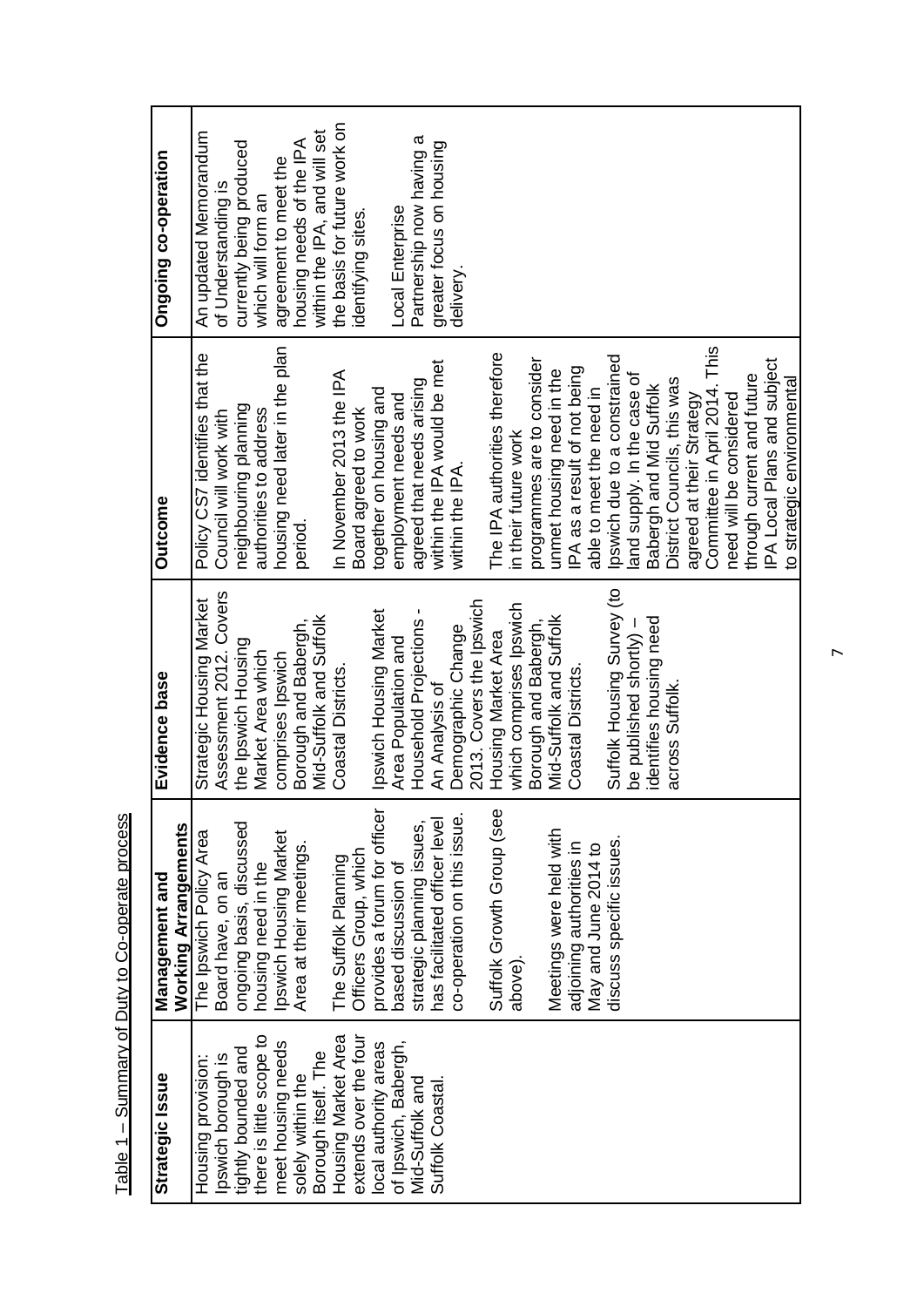| Strategic Issue                                            | <b>Working Arrangements</b><br>Management and                                                        | Evidence base                                                             | <b>Outcome</b>                                                                              | Ongoing co-operation                                                                |
|------------------------------------------------------------|------------------------------------------------------------------------------------------------------|---------------------------------------------------------------------------|---------------------------------------------------------------------------------------------|-------------------------------------------------------------------------------------|
|                                                            |                                                                                                      |                                                                           | assessment.                                                                                 |                                                                                     |
| Gypsy and Traveller<br>accommodation:<br>Identification of | Traveller Accommodation<br>The Suffolk Gypsy and<br>Needs Subgroup is an                             | The Gypsy, Traveller and<br>Travelling Showpeople<br>Accommodation        | provision will be found within<br>the Ipswich Policy Area for<br>Policy CS11 states that    | Traveller Accommodation<br>The Suffolk Gypsy and<br>Needs Subgroup.                 |
| permanent and short<br>stay sites across<br>Suffolk.       | officer group representing<br>the district and borough<br>councils and Suffolk                       | pitches in Ipswich, Suffolk<br>Assessment (2013)<br>identifies a need for | additional permanent pitches to<br>meet the need.                                           | The Ipswich Policy Area<br>Board has agreed to                                      |
|                                                            | Liaison Officer. The group<br>County Council, including<br>the Gypsy and Traveller                   | Babergh and Mid-Suffolk.<br>Coastal, Waveney,                             | began in August 2014 which<br>A Suffolk-wide consultation<br>identified potential sites for | work undertaken on Gypsy<br>and Traveller provision (at<br>engage with Suffolk wide |
|                                                            | groups set up in relation to<br>sharing group with sub-<br>acts as an information                    |                                                                           | short stay gypsy and traveller<br>consultation was cancelled<br>provision. However, the     | IPA Board meeting in<br>November 2013).                                             |
|                                                            | specific tasks.                                                                                      |                                                                           | due to further sites being put<br>forward.                                                  |                                                                                     |
|                                                            | Suffolk Chief Executives<br>Group.                                                                   |                                                                           |                                                                                             |                                                                                     |
|                                                            | Suffolk Public Sector<br>Leaders Group.                                                              |                                                                           |                                                                                             |                                                                                     |
|                                                            | adjoining authorities during<br>Meetings were held with<br>May and June 2014<br>planning officers in |                                                                           |                                                                                             |                                                                                     |
| delivering economic<br>Employment needs:                   | Enterprise Partnership<br>New Anglia Local                                                           | New Anglia LEP Strategic<br>Economic Plan                                 | Policy CS13 sets the basis<br>for allocation of land for                                    | Area, it has been agreed to<br>Through the Ipswich Policy                           |
| growth in line with the                                    |                                                                                                      |                                                                           | employment uses. Approach                                                                   | undertake further work on                                                           |
| New Anglia LEP                                             | Ipswich Policy Area Board                                                                            | New Anglia LEP Growth                                                     | aligns with broad areas for                                                                 | an employment needs                                                                 |
|                                                            | Suffolk Growth Group -                                                                               | Deal                                                                      | Suffolk Growth Strategy.<br>growth identified in the                                        | Babergh, Mid Suffolk and<br>assessment for Ipswich                                  |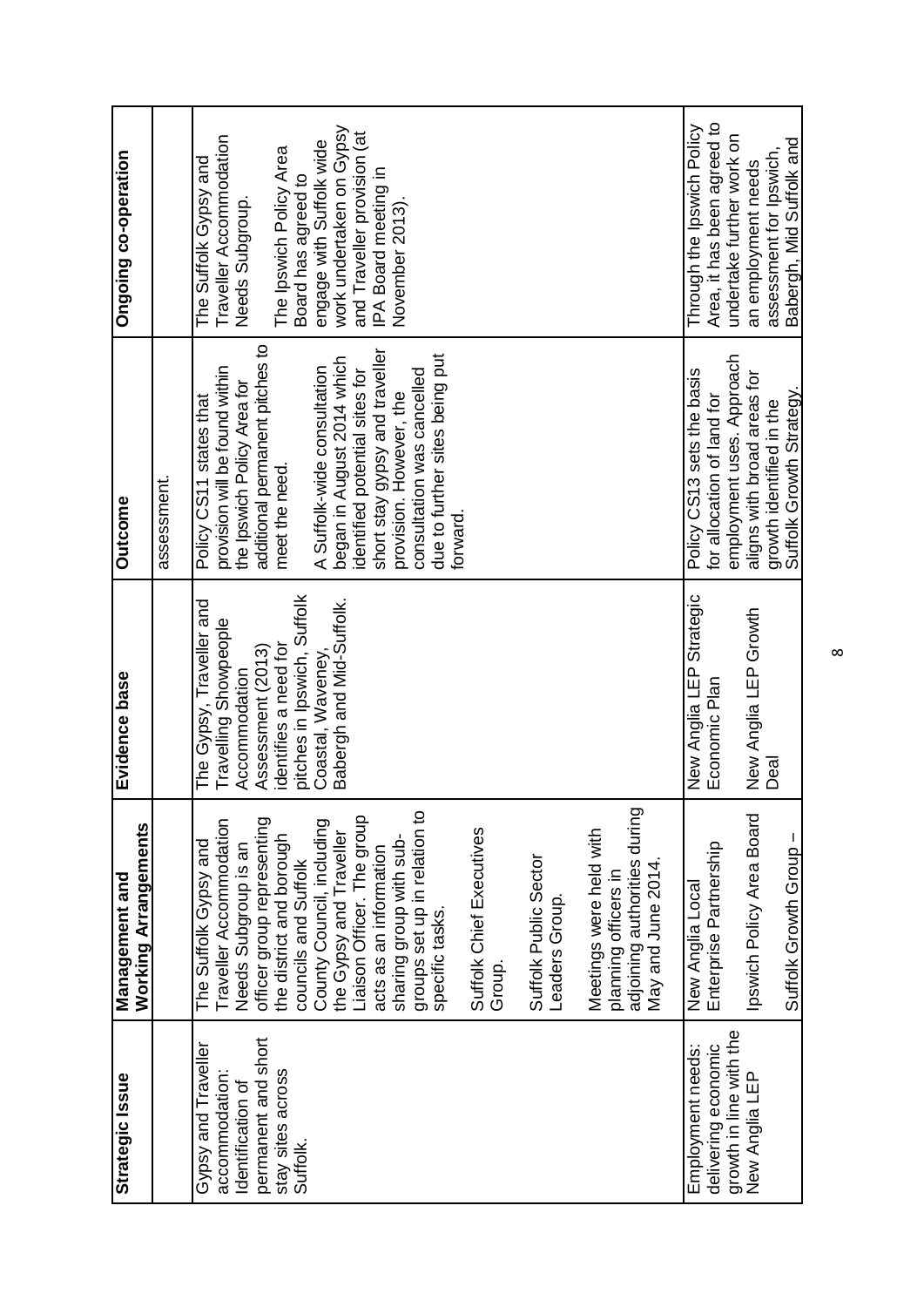| Strategic Issue       | Management and               | Evidence base            | <b>Outcome</b>               | Ongoing co-operation       |
|-----------------------|------------------------------|--------------------------|------------------------------|----------------------------|
|                       | Working Arrangements         |                          |                              |                            |
|                       | including attendance by a    | Suffolk Growth Strategy  |                              | <b>Suffolk Coastal.</b>    |
|                       | representative of the Local  | (2013)                   | A strategic employment site  |                            |
|                       | Enterprise Partnership.      |                          | safeguarded through Core     | Joint Topic Paper to be    |
|                       | Recent attendance also by    | IPA Board Functional     | Strategy policy CS13.        | produced through IPA       |
|                       | University Campus            | Economic Geographies     | Employment land allocations  | Board.                     |
|                       | Suffolk.                     | Paper (September 2014)   | amounting to 48.5ha made     |                            |
|                       |                              |                          | through the Site Allocations |                            |
|                       | Regular meetings of          | Suffolk Haven Gateway    | DPD policy SP5.              |                            |
|                       | Economic Development         | Employment Land Review   |                              |                            |
|                       | portfolio holders of Suffolk | (2009)                   | Policy SP12 supports and     |                            |
|                       | local authorities.           |                          | facilitates the future       |                            |
|                       |                              | East of England          | development of University    |                            |
|                       | Employment Land Needs        | Forecasting Model        | Campus Suffolk.              |                            |
|                       | Assessment undertaken        | Autumn 2012, 2013 and    |                              |                            |
|                       | jointly with Babergh, Mid    | 2014                     | pswich City Deal in place    |                            |
|                       | Suffolk, Suffolk Coastal     |                          | supporting apprenticeships   |                            |
|                       | and Suffolk County           | Employment Land Needs    | and other training schemes.  |                            |
|                       | Council through a steering   | Assessment for Ipswich,  |                              |                            |
|                       | group involving planning     | 2015 (covering Ipswich,  | Regional Growth Fund         |                            |
|                       | and economic                 | Babergh, Mid Suffolk and | contribution to the Ipswich  |                            |
|                       | development officers.        | Suffolk Coastal economic | Flood Defence Scheme (see    |                            |
|                       |                              | area and Waveney         | below)                       |                            |
|                       |                              | economic area).          |                              |                            |
| Transport             | Discussions with             | Suffolk Local Transport  | Planned improvements to      | Involvement in future      |
| Infrastructure:       | Highways Agency              | Plan 3 2011 - 2031       | junctions on the A14         | updates to the Local       |
| Addressing            |                              | (Suffolk County Council, |                              | Transport Plan             |
| congestion within and | Involvement in production    | 2011)                    | LTP3 identified 'Ipswich -   |                            |
| around Ipswich        | of Local Transport Plan      |                          | Transport Fit for the 21st   | Regular Joint Transport    |
|                       | through consultations with   | New Anglia Local         | Century' as major scheme     | Portfolio Holders meeting  |
|                       | Suffolk County Council.      | Enterprise Partnership   | Taken forward through Travel | between Ipswich Borough    |
|                       |                              | Growth Deal (2014)       | lpswich which identifies     | Council and Suffolk County |
|                       | New Anglia Local             |                          | measures to improve traffic  | Council                    |
|                       | Enterprise Partnership.      |                          | management and promote       |                            |

 $\sigma$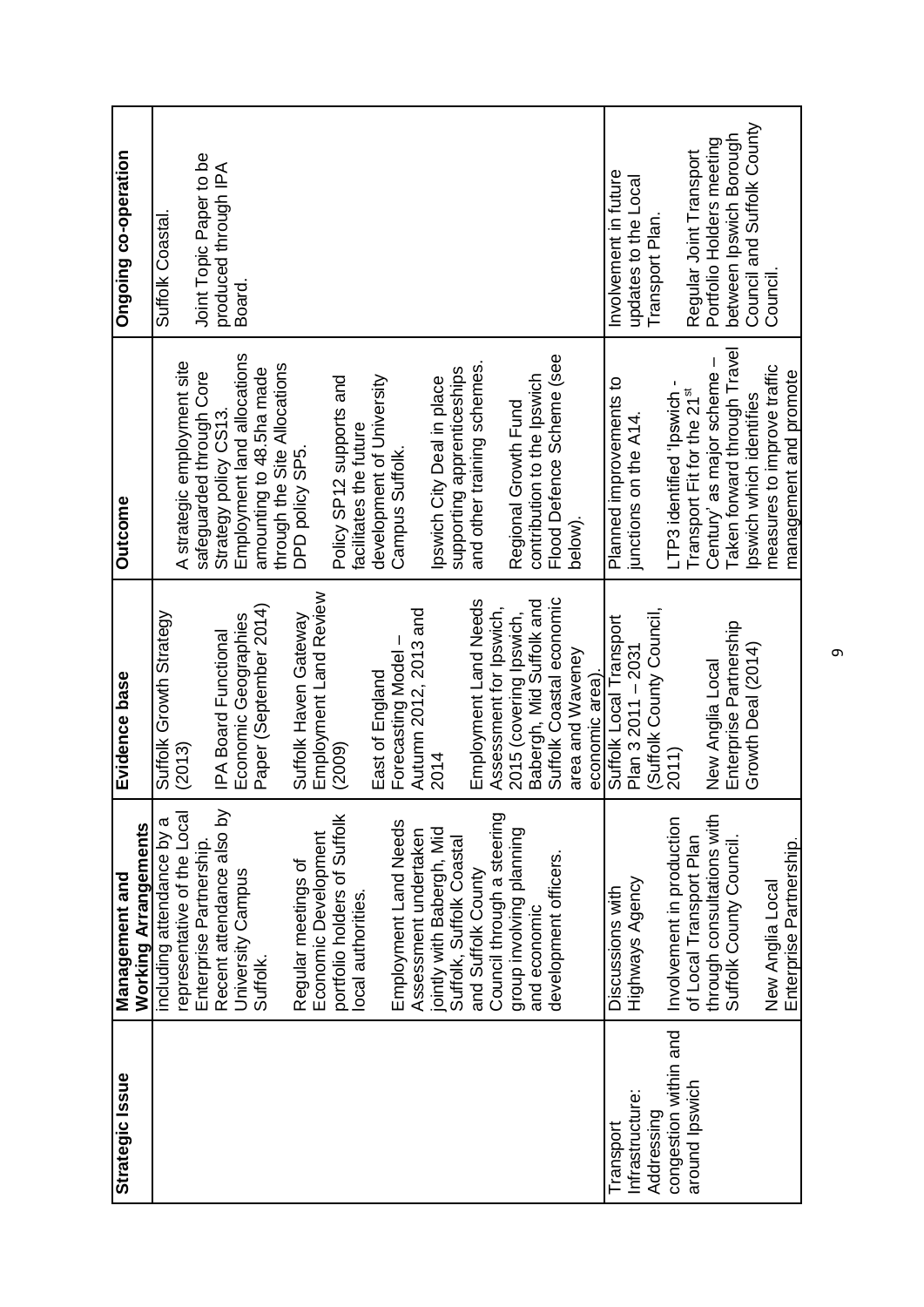| Strategic Issue                                                                        | <b>Working Arrangements</b><br>Management and                                                                                                                                                                                                                                                             | Evidence base                                                                                                                                                                                                                                                                                             | <b>Outcome</b>                                                                                                                                                                                                                                                                                                                                                                                                                           | uoja:ado-oo foulofou                                                                                                                                                                                                                                                                                                                                                                                                          |
|----------------------------------------------------------------------------------------|-----------------------------------------------------------------------------------------------------------------------------------------------------------------------------------------------------------------------------------------------------------------------------------------------------------|-----------------------------------------------------------------------------------------------------------------------------------------------------------------------------------------------------------------------------------------------------------------------------------------------------------|------------------------------------------------------------------------------------------------------------------------------------------------------------------------------------------------------------------------------------------------------------------------------------------------------------------------------------------------------------------------------------------------------------------------------------------|-------------------------------------------------------------------------------------------------------------------------------------------------------------------------------------------------------------------------------------------------------------------------------------------------------------------------------------------------------------------------------------------------------------------------------|
|                                                                                        |                                                                                                                                                                                                                                                                                                           |                                                                                                                                                                                                                                                                                                           | have now been implemented.<br>measures to improve traffic<br>Core Strategy encourages<br>Many of these measures<br>New Anglia Growth Deal<br>identifies 'Ipswich Radial<br>use of non-car modes of<br>alternatives to car travel<br>project for 2016/17 and<br>flows into Ipswich' as a<br>Corridor-Package of<br>sustainable transport<br>beyond.<br>travel                                                                             |                                                                                                                                                                                                                                                                                                                                                                                                                               |
| Addressing issues of<br>supply and waste<br>flood risk, water<br>Flood Risk:<br>water. | Production of Water Cycle<br>the flood defence barrier.<br>Involvement with Anglian<br>Environment Agency on<br>authorities in relation to<br>Close working with the<br>Gateway Partnership.<br>Water and other local<br>the production of the<br>Management Plan.<br>Study with Haven<br>Water Resources | Sequential Test Statement<br>Management Plan 2015<br>Borough Council, 2011)<br>Borough Council, 2011)<br>Ipswich Flood Defence<br>Management Strategy<br>Assessment (Ipswich<br>Strategic Flood Risk<br>and Exception Test<br>Statement (Ipswich<br>Water Resources<br>September 2014)<br>(Anglian Water, | 2015. It is anticipated that the<br>The provision of a tidal surge<br>barrier will be completed by<br>works have begun in spring<br>barrier is a key objective of<br>Environment Agency have<br>design and construction of<br>approach to flood risk and<br>awarded the contract for<br>new development and is<br>Policy DM4 sets out the<br>the barrier and ancillary<br>the Core Strategy and<br>Policies DPD. The<br>the end of 2017. | assist Anglian Water in their<br>Water in respect of all sites<br>Regular liaison with Suffolk<br>provision. Correspondence<br>identified for development<br>and their likely delivery to<br>The Council continues to<br>County Council as Lead<br>informed of future local<br>s also sent to Anglian<br>Local Flood Authority.<br>planning for Ipswich,<br>keep Anglian Water<br>particularly housing<br>future forecasting. |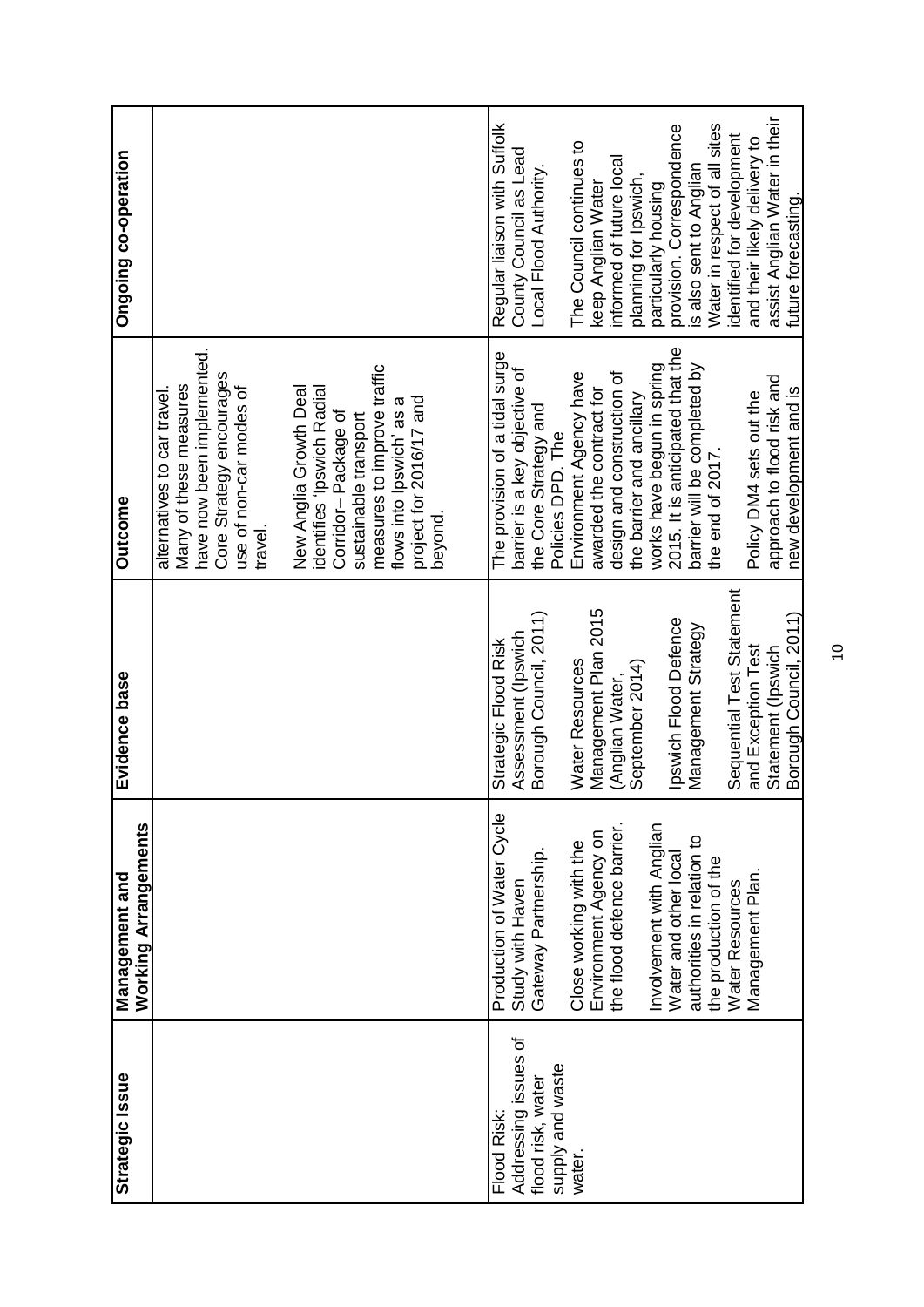| Strategic Issue                                                                                                     | Working Arrangements<br>Management and                                                                                                                      | Evidence base                                                                                   | <b>Outcome</b>                                                                                                                                                                                           | Ongoing co-operation                                                                           |
|---------------------------------------------------------------------------------------------------------------------|-------------------------------------------------------------------------------------------------------------------------------------------------------------|-------------------------------------------------------------------------------------------------|----------------------------------------------------------------------------------------------------------------------------------------------------------------------------------------------------------|------------------------------------------------------------------------------------------------|
|                                                                                                                     |                                                                                                                                                             | Sequential Test Statement<br>Borough Council, 2015)<br>and Exception Test<br>Statement (Ipswich | waste water treatment works<br>Improvements have been<br>carried out in relation to<br>supported by the EA.<br>at Cliff Quay.                                                                            | Sequential Test Statement<br>and Exception Test<br>Future updates to<br>Statement.             |
|                                                                                                                     |                                                                                                                                                             |                                                                                                 | future water supply is able to<br>Management Plan identifies<br>meet demand created by<br>evels of planned growth.<br>measures to ensure that<br>Water Resources                                         |                                                                                                |
|                                                                                                                     |                                                                                                                                                             |                                                                                                 | Planning Document (Ipswich<br>Flood Risk Supplementary<br>Ipswich Development and<br>Borough Council, update<br>2014).                                                                                   |                                                                                                |
| central part of Ipswich<br>Protection of Heritage<br>historic assets in the<br>Assets, given the<br>significance of | 2014, focusing particularly<br>on the prominence given<br>to heritage in the DPDs.<br>County Council in May<br>Meeting with English<br>Heritage and Suffolk |                                                                                                 | Increased prominence given<br>assets in the Plan, including<br>details of historic assets on<br>enhancement of heritage<br>accompanying each site<br>to protection and<br>the Site Sheets<br>allocation. | Production / implementation<br>Supplementary Planning<br>of Urban Character<br>Document (SPD). |
|                                                                                                                     |                                                                                                                                                             |                                                                                                 | Character SPD. The first four<br>parts of the Urban Character<br>SPD (California, Norwich<br>Road, Gipping & Orwell<br>Production of Urban                                                               |                                                                                                |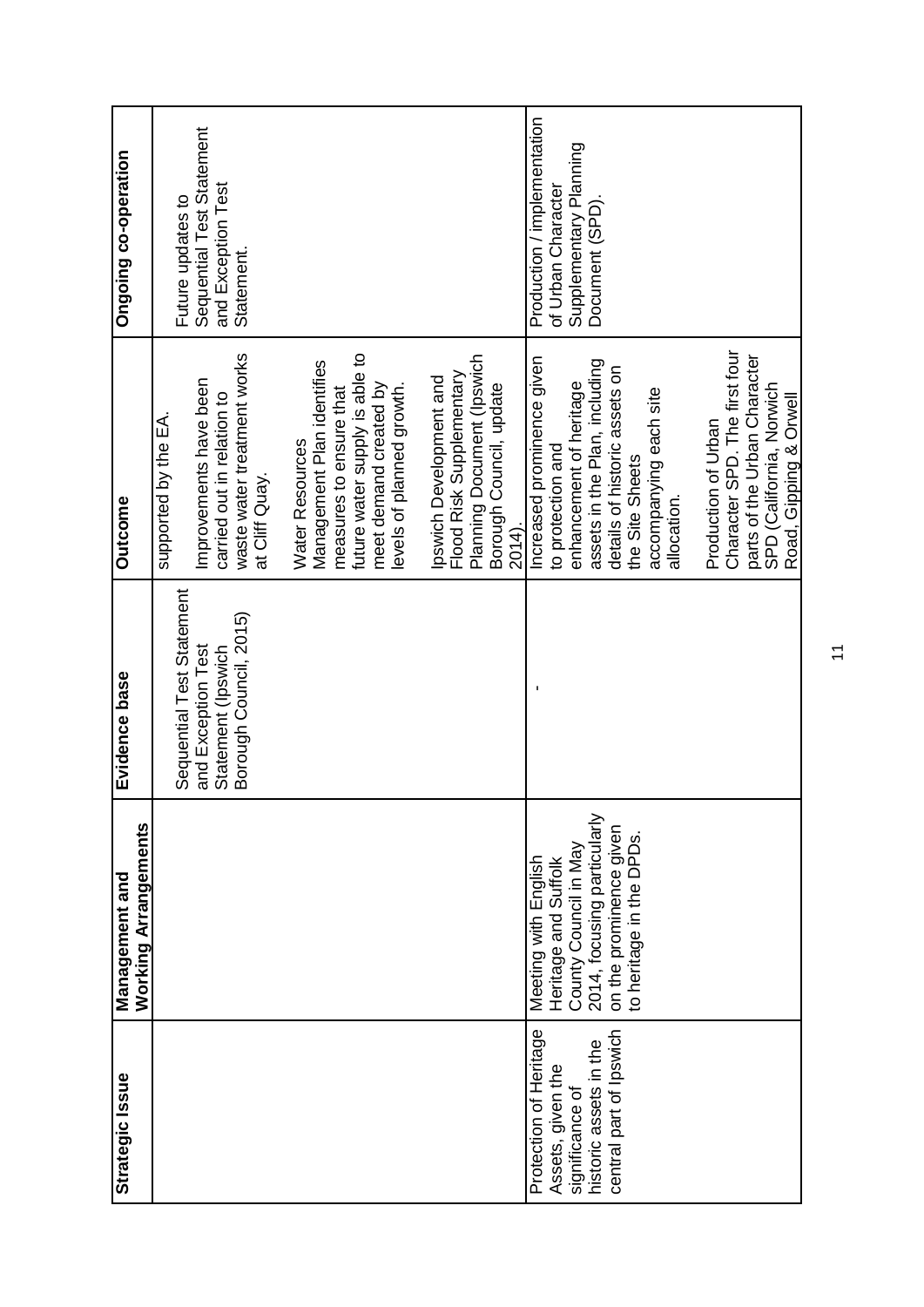| Strategic Issue                                                                                                                                                                 | <b>Working Arrangements</b><br>Management and                        | Evidence base                                                                                                                                                                                                                                                                                                                                                                              | <b>Outcome</b>                                                                                                                                                                                                                                                                                                                                                                                                                                                                                                                                                  | Ongoing co-operation                                                                                                                                                                                                                                              |
|---------------------------------------------------------------------------------------------------------------------------------------------------------------------------------|----------------------------------------------------------------------|--------------------------------------------------------------------------------------------------------------------------------------------------------------------------------------------------------------------------------------------------------------------------------------------------------------------------------------------------------------------------------------------|-----------------------------------------------------------------------------------------------------------------------------------------------------------------------------------------------------------------------------------------------------------------------------------------------------------------------------------------------------------------------------------------------------------------------------------------------------------------------------------------------------------------------------------------------------------------|-------------------------------------------------------------------------------------------------------------------------------------------------------------------------------------------------------------------------------------------------------------------|
|                                                                                                                                                                                 |                                                                      |                                                                                                                                                                                                                                                                                                                                                                                            | adopted by the Council in<br>Valley and Parks) were<br>January 2015.                                                                                                                                                                                                                                                                                                                                                                                                                                                                                            |                                                                                                                                                                                                                                                                   |
| surrounding Districts.<br>cumulative impacts<br>Area from housing<br>Special Protection<br>on the Stour and<br>Orwell Estuaries<br>developments in<br>Ipswich and<br>Addressing | England and neighbouring<br>Discussions with Natural<br>authorities. | Core Strategy and Policies<br>Coastal Core Strategy and<br>identify patterns of visitor<br>Visitors Survey (2015) to<br>Assessments for Suffolk<br>Assessment for Ipswich<br>Proposed Submission<br>Management Policies<br>Habitats Regulations<br>Habitats Regulations<br>DPD Review (2014).<br>use and recreational<br>Orwell Country Park<br>Development<br>DPD (2011).<br>disturbance. | Country Park being produced<br>Green Infrastructure Strategy<br>Management Plan for Orwell<br>New Country Park as part of<br>to reduce visitor pressure on<br>including the identification of<br>the Special Protection Area.<br>possible suitable alternative<br>the Ipswich Garden Suburb<br>these through the update to<br>infrastructure opportunities,<br>reflecting the results of the<br>mechanisms for delivering<br>the 2008 Haven Gateway<br>Identification of green<br>2015 Visitor Survey.<br>greenspaces, and<br>accessible natural<br>(see below) | neighbouring authorities to<br>including how this is to be<br>Ongoing discussions with<br>management of visitor<br>agree an approach to<br>Natural England and<br>measures relating to<br>delivering mitigation<br>usage at the SPAs,<br>monitoring and<br>funded |
| Green Infrastructure<br>provision, including                                                                                                                                    | The Council were involved<br>in production of the 2008               | Infrastructure Study (2008)<br>Haven Gateway Green                                                                                                                                                                                                                                                                                                                                         | Identification of Green Rim in<br>policy CS16 informed by                                                                                                                                                                                                                                                                                                                                                                                                                                                                                                       | Through the IPA Board, the<br>2015 update to the 2008                                                                                                                                                                                                             |
| the delivery of the                                                                                                                                                             | Haven Gateway Green                                                  |                                                                                                                                                                                                                                                                                                                                                                                            | Haven Gateway                                                                                                                                                                                                                                                                                                                                                                                                                                                                                                                                                   | Haven Gateway Green                                                                                                                                                                                                                                               |
| Green Rim' around                                                                                                                                                               | Infrastructure Study via the                                         | Haven Gateway Green                                                                                                                                                                                                                                                                                                                                                                        | Infrastructure Study (2008).                                                                                                                                                                                                                                                                                                                                                                                                                                                                                                                                    | Infrastructure Strategy will                                                                                                                                                                                                                                      |
| pswich Borough                                                                                                                                                                  | steering group.                                                      | Infrastructure Study -<br>Ipswich Policy Area                                                                                                                                                                                                                                                                                                                                              | Under the IPA Board work                                                                                                                                                                                                                                                                                                                                                                                                                                                                                                                                        | inform locations for further                                                                                                                                                                                                                                      |
|                                                                                                                                                                                 | Update to 2008 Strategy                                              | Update 2015.                                                                                                                                                                                                                                                                                                                                                                               | programme a 2015 update to                                                                                                                                                                                                                                                                                                                                                                                                                                                                                                                                      | growth in the IPA.                                                                                                                                                                                                                                                |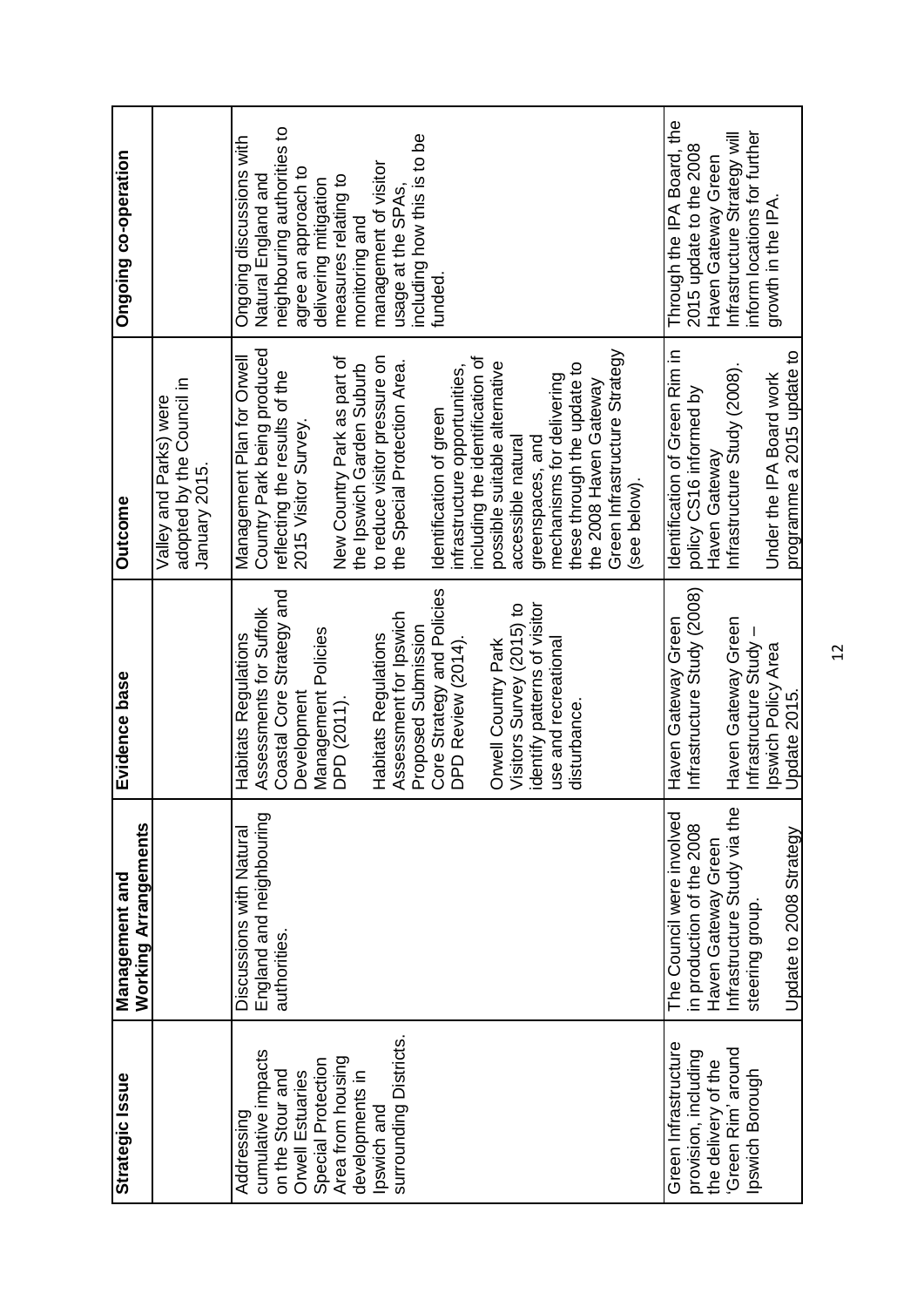| Ongoing co-operation |                             |                              |                                 |                          |                             |                           |                            |                          |                          |                         |                        |                          |              |
|----------------------|-----------------------------|------------------------------|---------------------------------|--------------------------|-----------------------------|---------------------------|----------------------------|--------------------------|--------------------------|-------------------------|------------------------|--------------------------|--------------|
| <b>Outcome</b>       |                             | the Haven Gateway Green      | Infrastructure Study identifies | actions progressed since | 2008 and those which remain | elevant. This will inform | ocations for future growth |                          |                          |                         |                        |                          |              |
| Evidence base        |                             |                              |                                 |                          |                             |                           |                            |                          |                          |                         |                        |                          |              |
| Management and       | <b>Working Arrangements</b> | for a 'wider' Ipswich Policy | Area undertaken by the          | four Ipswich Policy Area | planning authorities with   | involvement from          | stakeholders in            | 2015. These stakeholders | include Natural England, | Suffolk County Council, | Environment Agency and | Wild Anglia Local Nature | Partnership. |
| Strategic Issue      |                             |                              |                                 |                          |                             |                           |                            |                          |                          |                         |                        |                          |              |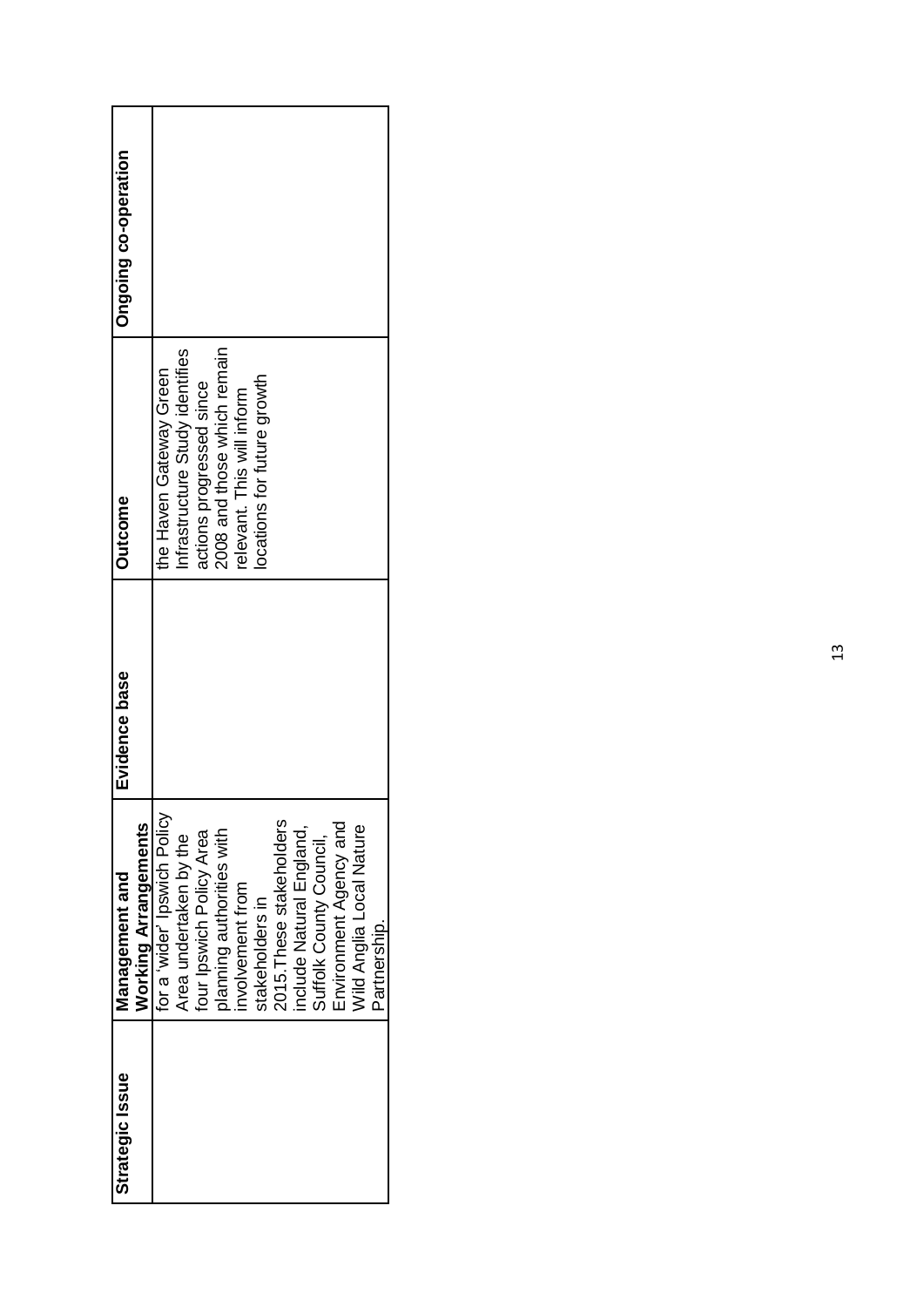| č |  |
|---|--|
|   |  |
| ï |  |
|   |  |
| ì |  |
|   |  |
|   |  |
|   |  |
|   |  |
|   |  |
|   |  |
| ¢ |  |
|   |  |
|   |  |
|   |  |
|   |  |
|   |  |
|   |  |
|   |  |
| ź |  |
|   |  |
|   |  |

The Council has also co-operated with adjoining authorities in relation to the allocation / development of sites on the periphery of Ipswich. The Council has also co-operated with adjoining authorities in relation to the allocation / development of sites on the periphery of Ipswich.

| Site                         | Issue                                                   | <b>Action / Outcome</b>                                                                      |
|------------------------------|---------------------------------------------------------|----------------------------------------------------------------------------------------------|
|                              |                                                         |                                                                                              |
| Sites within Ipswich Borough |                                                         |                                                                                              |
| Ipswich Garden Suburb        | 3,500 dwellings, at northern<br>Large site for          | The proposed Country Park acts as a buffer between the                                       |
| (Policy CS10)                | edge of Ipswich adjoining the border with               | development and nearby Westerfield village which is in                                       |
|                              | Suffolk Coastal District and close to the               | Suffolk Coastal District. The Country Park is also                                           |
|                              | border with Mid Suffolk District.                       | intended to mitigate impacts on European designated                                          |
|                              |                                                         | sites including those in Suffolk Coastal District.                                           |
| Land north of Whitton Lane   | Employment allocation adjoining land in Mid             | Options for development of land to the north of IP140 for                                    |
| (1P140)                      | Council area to the north of<br><b>Suffolk District</b> | employment uses or mixed development were identified                                         |
|                              | the site.                                               | in the Babergh District Council and Mid Suffolk District                                     |
|                              |                                                         | Council Local Plan: Strategic Site Allocations &                                             |
|                              |                                                         | Designations - Issues and Options Early Stage<br>Consultation (Regulation 18) (January 2015) |
| Elton Park (IP059)           | gh District to the north, on the<br>Land in Baber       | σ<br>The site sheet for the Elton Park allocation includes                                   |
|                              | he River Gipping, (the former<br>other side of t        | requirement to ensure land is safeguarded to land a                                          |
|                              | sugar beet factory site) is identified as a             | pedestrian and cycle bridge to the river path                                                |
|                              | strategic employment allocation in the                  |                                                                                              |
|                              | Strategy, along with a<br>Babergh Core                  |                                                                                              |
|                              | requirement for proposals for the site to have          |                                                                                              |
|                              | ision / upgrading of sustainable<br>regard to provi     |                                                                                              |
|                              | transport access between the site, nearby               |                                                                                              |
|                              | villages and Ipswich town centre as                     |                                                                                              |
|                              | necessary.                                              |                                                                                              |
| Employment allocations at    | allocations at Ransomes<br>The proposed                 | ω<br>Land to the east of Ransomes Europark is allocated as                                   |
| Ransomes Europark            | Europark form the easternmost boundary of               | General Employment Area in the 2001 Suffolk Coastal                                          |
| (1P146)                      | Ipswich Borough. Any further extension of the           | Local Plan (through saved policy AP215). Policy AP215                                        |
|                              | Ransomes Europark eastwards would need                  | acknowledges that this land will need to be accessed                                         |
|                              | to be within Suffolk Coastal District                   | through the existing Ransomes Europark in Ipswich                                            |
|                              |                                                         | Borougn.                                                                                     |
|                              |                                                         | Policy SP5 of the Suffolk Coastal Core Strategy (2013)                                       |
|                              |                                                         |                                                                                              |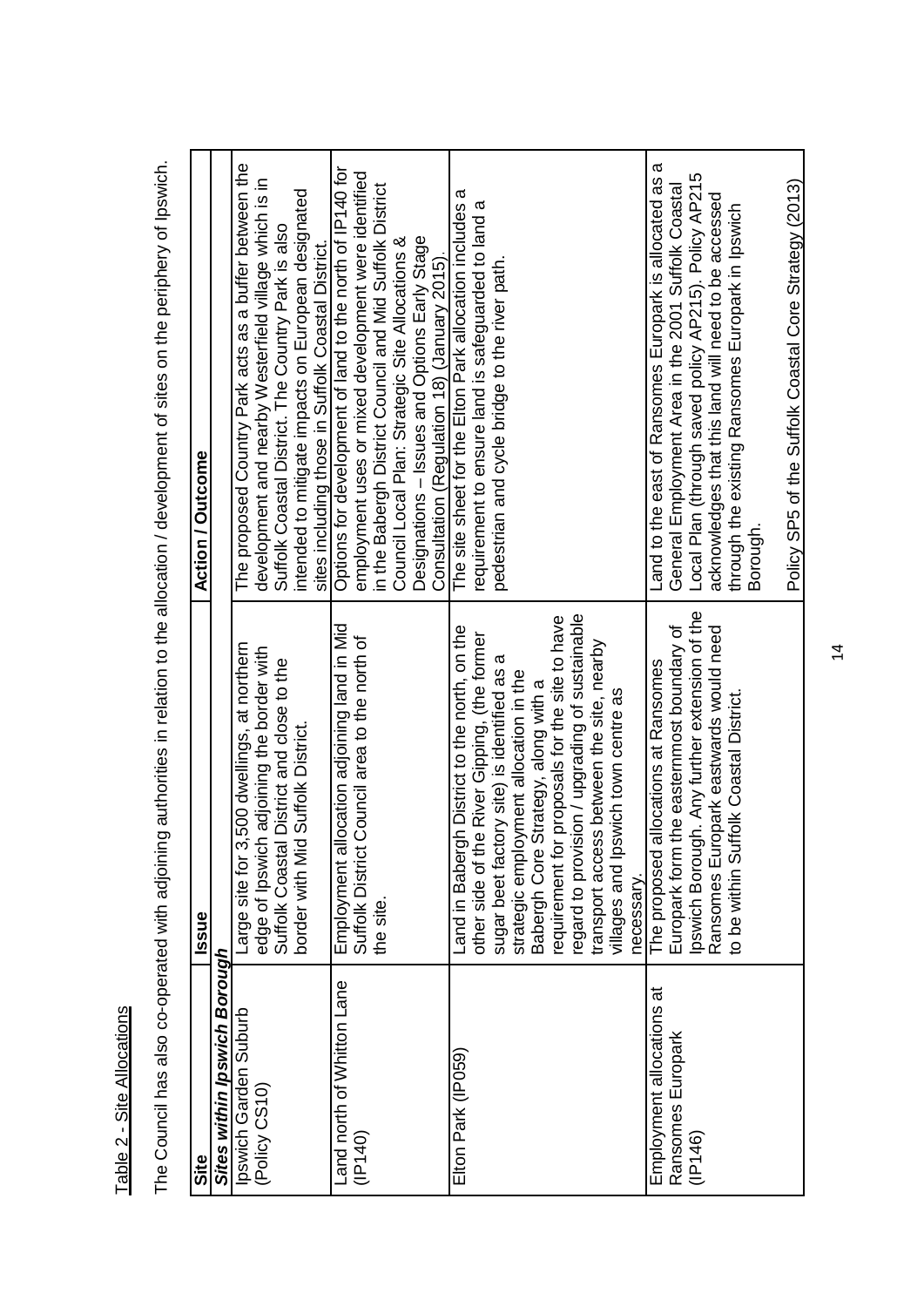|                                                                                                    |                                                                                                                                                              | expansion and consolidation of the area to the east of the<br>employment corridor extending into Ipswich Borough.<br>states that the Council will support the retention,<br>existing Ransomes Europark as part of a wider                                                       |
|----------------------------------------------------------------------------------------------------|--------------------------------------------------------------------------------------------------------------------------------------------------------------|---------------------------------------------------------------------------------------------------------------------------------------------------------------------------------------------------------------------------------------------------------------------------------|
| Sites outside Ipswich Borough                                                                      |                                                                                                                                                              |                                                                                                                                                                                                                                                                                 |
| development at Babergh<br>Allocation for mixed use<br>Ipswich fringe (Babergh<br>District Council) | built up area of Ipswich but outside of Ipswich<br>Borough.                                                                                                  | Ipswich Borough Council supports the principle of a mix<br>development within the Babergh Core Strategy (2013).<br>of employment and residential uses on this site.<br>The site is close to the southwest edge of the $\parallel$ Allocation of land for housing and employment |
| Trinity Park (Suffolk Coastal<br>housing development at<br>Planning permission for<br>District)    | built up area of Ipswich although is outside of<br>Warren Heath which forms part of the wider<br>The site adjoins housing development at<br>Ipswich Borough. | Council supports the principle of residential development<br>dwellings at Trinity Park in December 2013. Comments<br>submitted by Ipswich Borough Council stated that the<br>Outline planning permission was granted for 300<br>on the site.                                    |